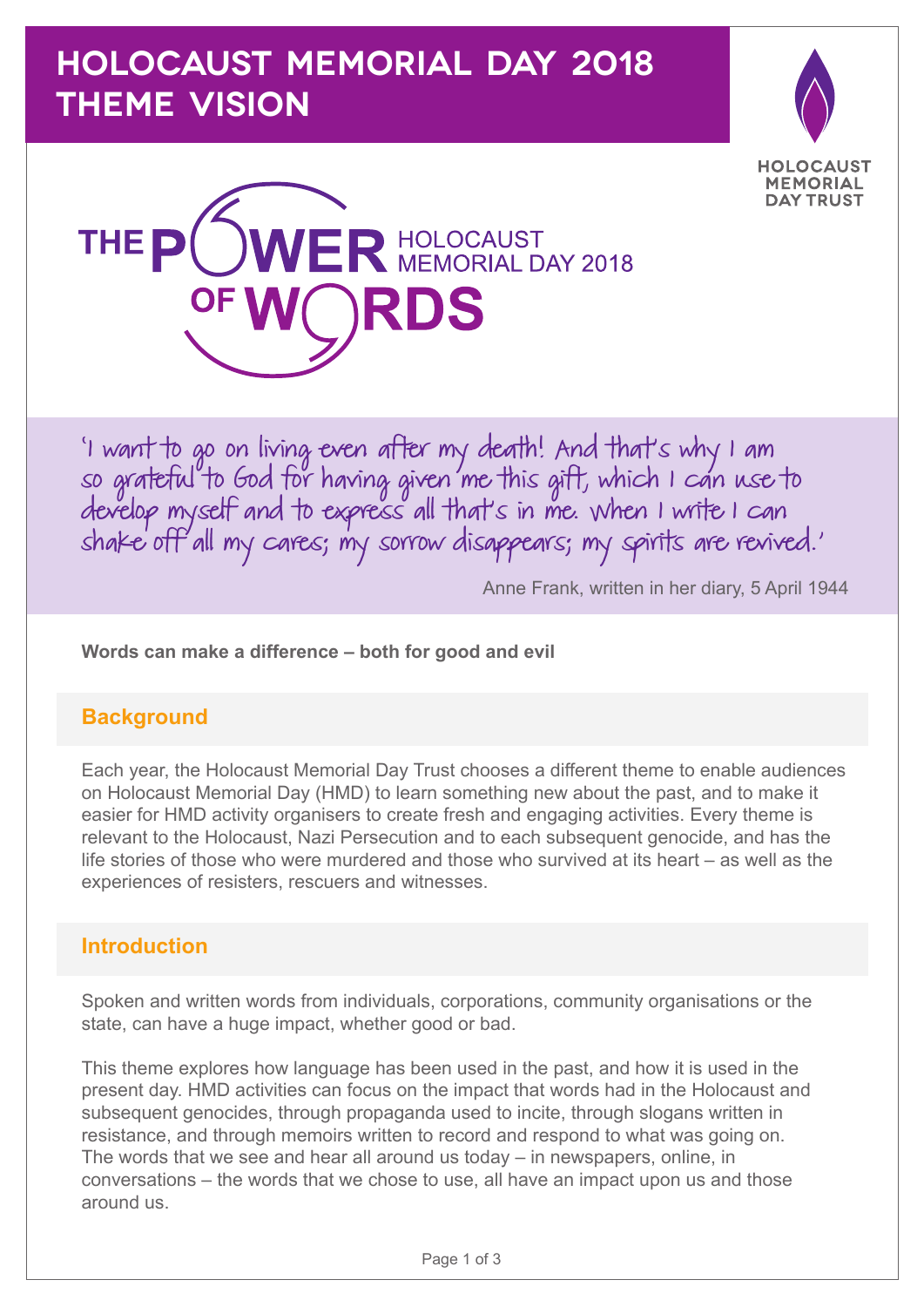# **Scope of the theme**

# **1 - The power of words**

Words have a mighty power, articulating in writing or speech what is otherwise unsaid. They can reflect thoughts, views and attitudes, and can also play an active role in shaping them.

Kind words can take on disproportionate power in times of intimidation and insecurity, where some people are victimised and persecuted. Words used to good effect can restore hope, courage or faith. Words can challenge prevailing views and can state solidarity.

Words that are used to ill-effect, when seen or heard, can normalise what might otherwise have been considered too extreme. Harsh words, or words that feed negative stereotypes, can fuel tensions, increase vulnerability and even incite violence.

## **2 - Words written during the Holocaust and during the subsequent genocides**

#### **a) By perpetrators**

Nazis used propaganda extensively to incite ordinary people to persecute Jews and others. Nazis deliberately used words and images in newspapers, films and school textbooks, to build and reinforce negative stereotypes, to label Jews and other groups, whip up negative feelings and promote ideologies. In the years leading up to the Genocide in Rwanda, propaganda was disseminated via the radio, with broadcasters referring to Tutsis as 'cockroaches'.

**b) By people who wanted to criticise perpetrator regimes, or stand up against them** Criticising a prevailing culture and perpetrator ideology in printed or broadcast form was difficult and often dangerous to do, as writers and journalists were often on target lists. But there were brave individuals who used the spoken and written word to challenge what they saw around them, for example the White Rose group published leaflets in 1942 and 1943, challenging Nazi ideology, and distributed thousands of copies.

**c) By people who wrote to survive, or to record their experiences for the future** Some people found solace in the written word, such as diaries, poems or letters, and used their writing to provide inner strength. Others wrote to record testimony and provide evidence for the future: Imprisoned in the Warsaw Ghetto along with hundreds of thousands of Jews,

and correctly believing that they were facing certain death, the historian Emanuel Ringelblum organised the Oneg Shabbat archive to record the details of their life and the conditions in the ghetto.

## **3 - Words written as a response to Holocaust, Nazi Persecution and the subsequent genocides**

Some survivors, witnesses and others affected have responded to their experiences through writing. Examples include Primo Levi (poetry and memoirs about the Holocaust), Denise Affonço (autobiography about the Cambodian genocide), Mary K Blewitt (personal account of her work with survivors of the genocide in Rwanda) and Zlata Filipovic (memoir of her childhood in Sarajevo). For some, this is a way of coming to terms with their past, for others it is to provide evidence or serve as a warning for others, for others it is a way of honouring the past and memorialising their murdered relatives.

Some of the most powerful words written since the Holocaust are those that form the text to the Universal Declaration of Human Rights, developed in response to the Holocaust and the Second World War.